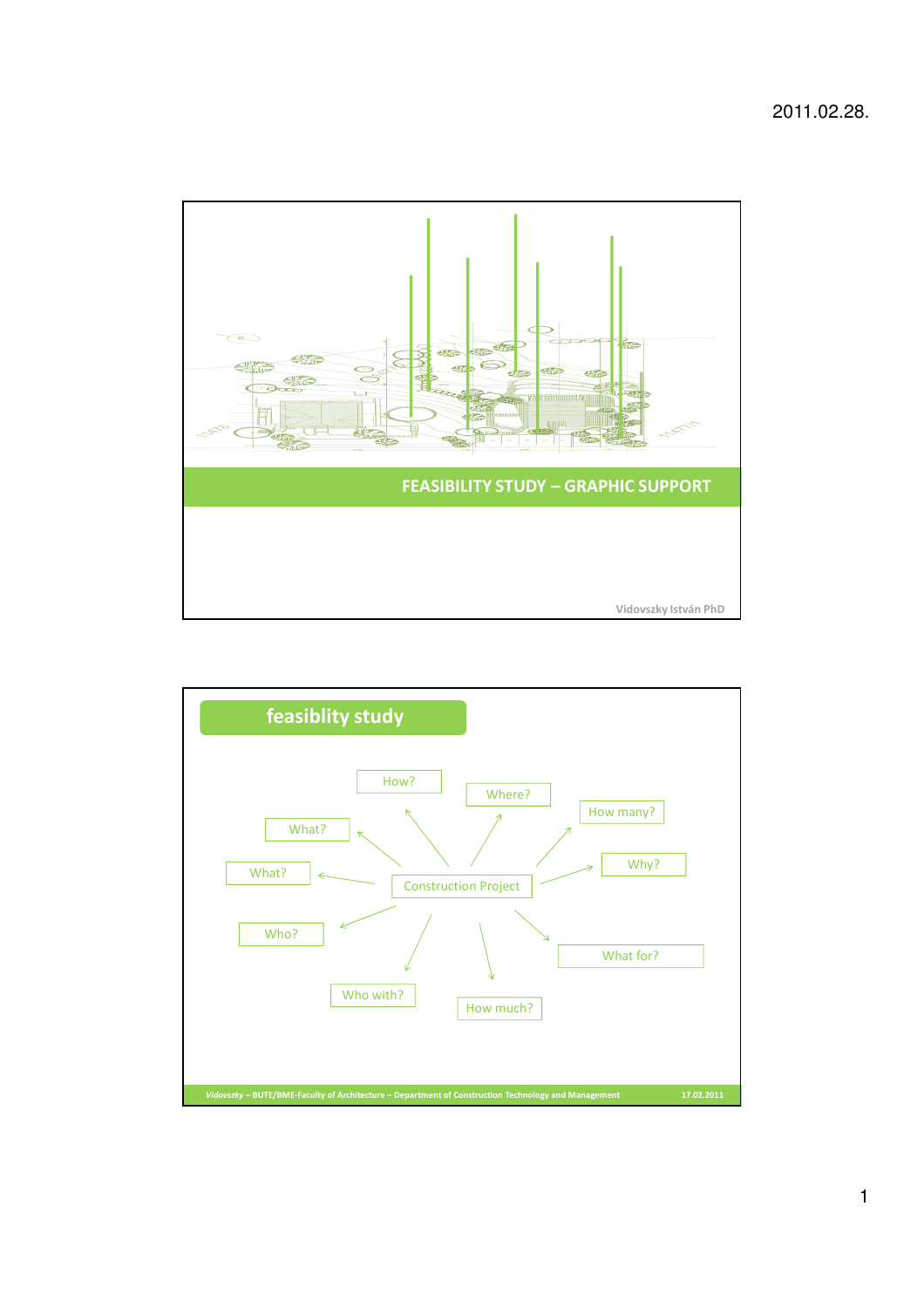

|         | feasiblity study                                                                                    | <b>ASSIGNMENT</b> |            |
|---------|-----------------------------------------------------------------------------------------------------|-------------------|------------|
| Annex A | Mindmap for the preparation of the project;                                                         |                   |            |
| Annex B | Functional schema of the building;                                                                  |                   |            |
|         | Annex C Schedule for the whole project;                                                             |                   |            |
|         | Annex D Cost calculation for the whole project;                                                     |                   |            |
| Annex E | Site plan for the construction.                                                                     |                   |            |
|         |                                                                                                     |                   |            |
|         |                                                                                                     |                   |            |
|         | Vidovszky - BUTE/BME-Faculty of Architecture - Department of Construction Technology and Management |                   | 17.02.2011 |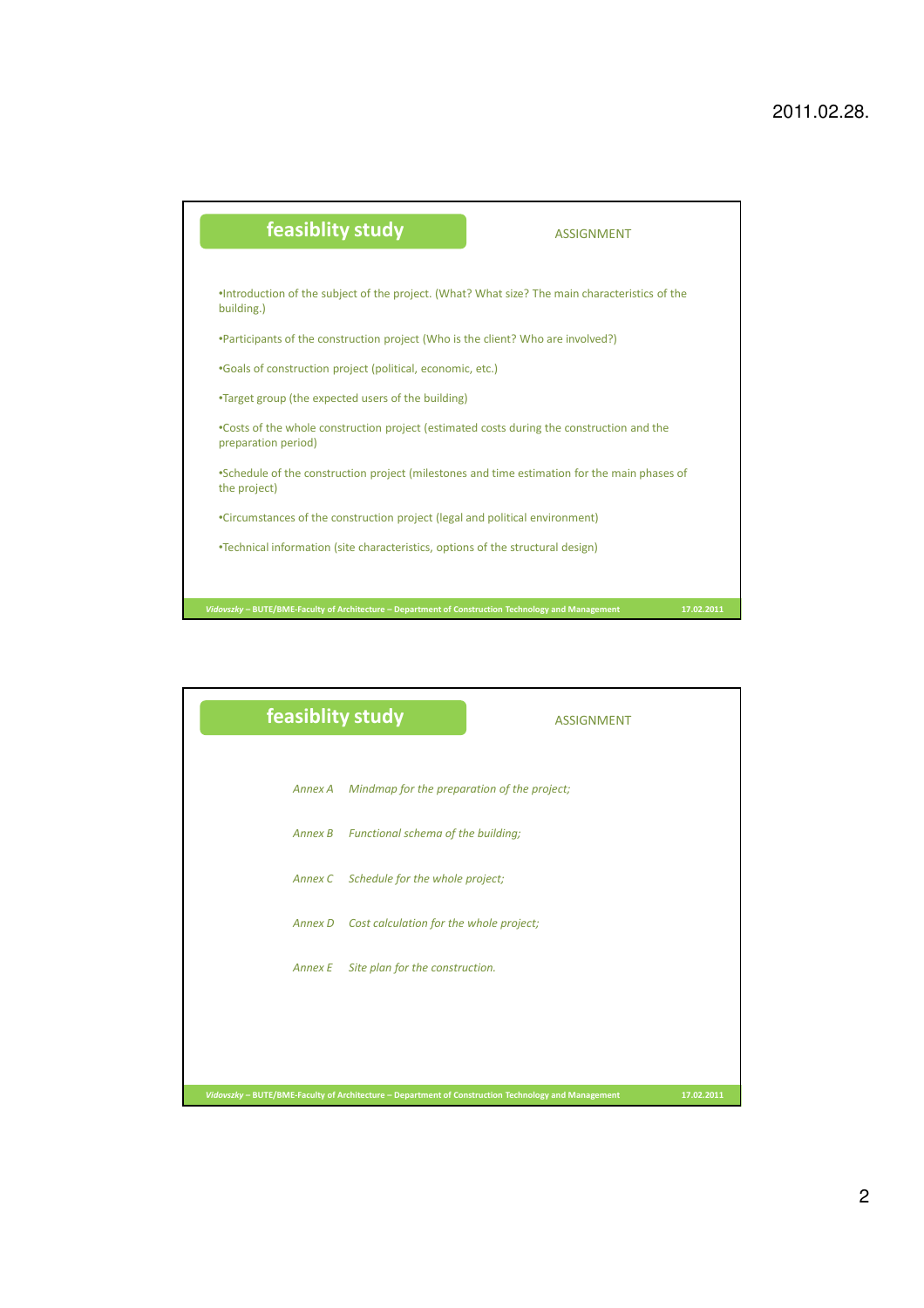

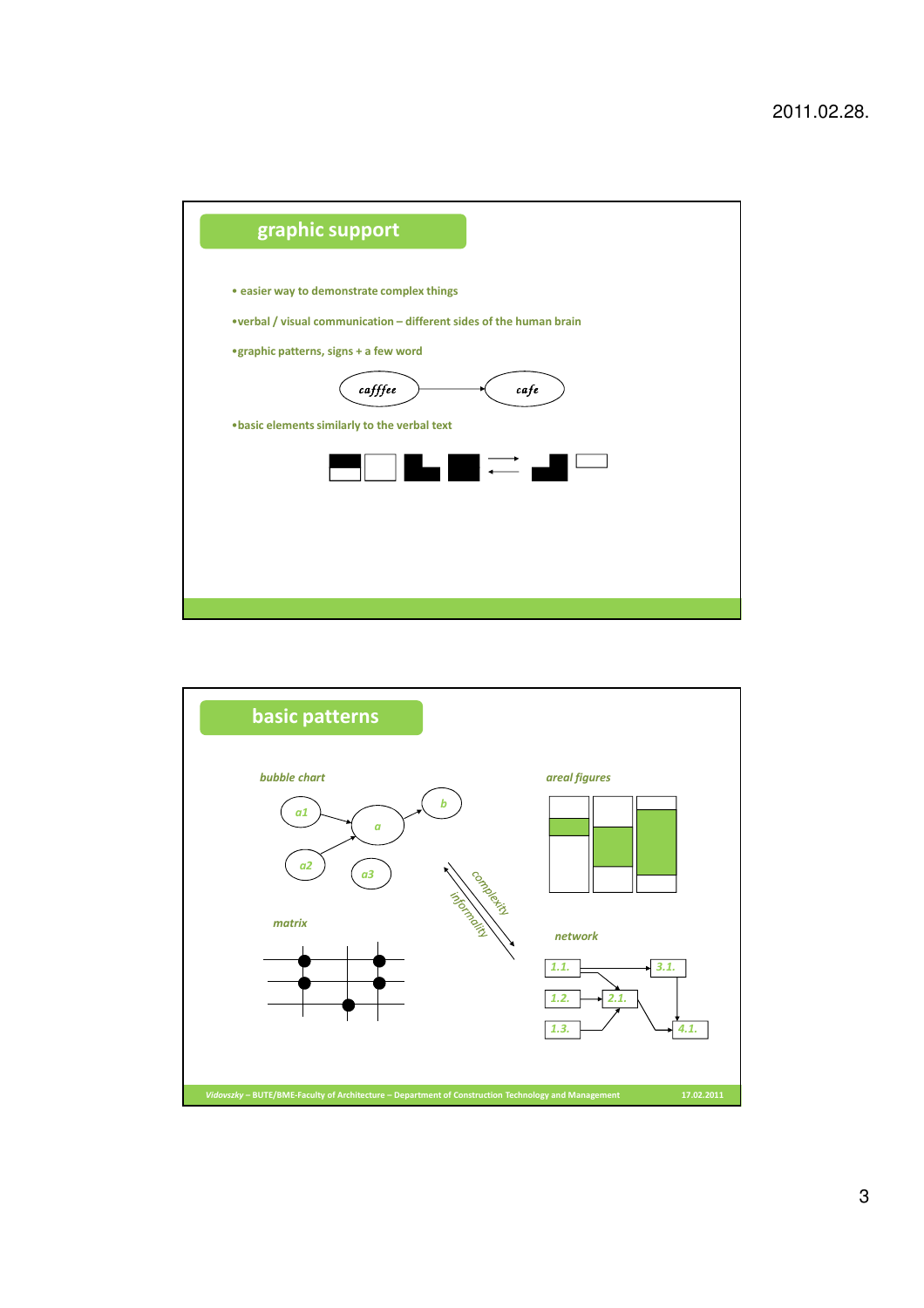

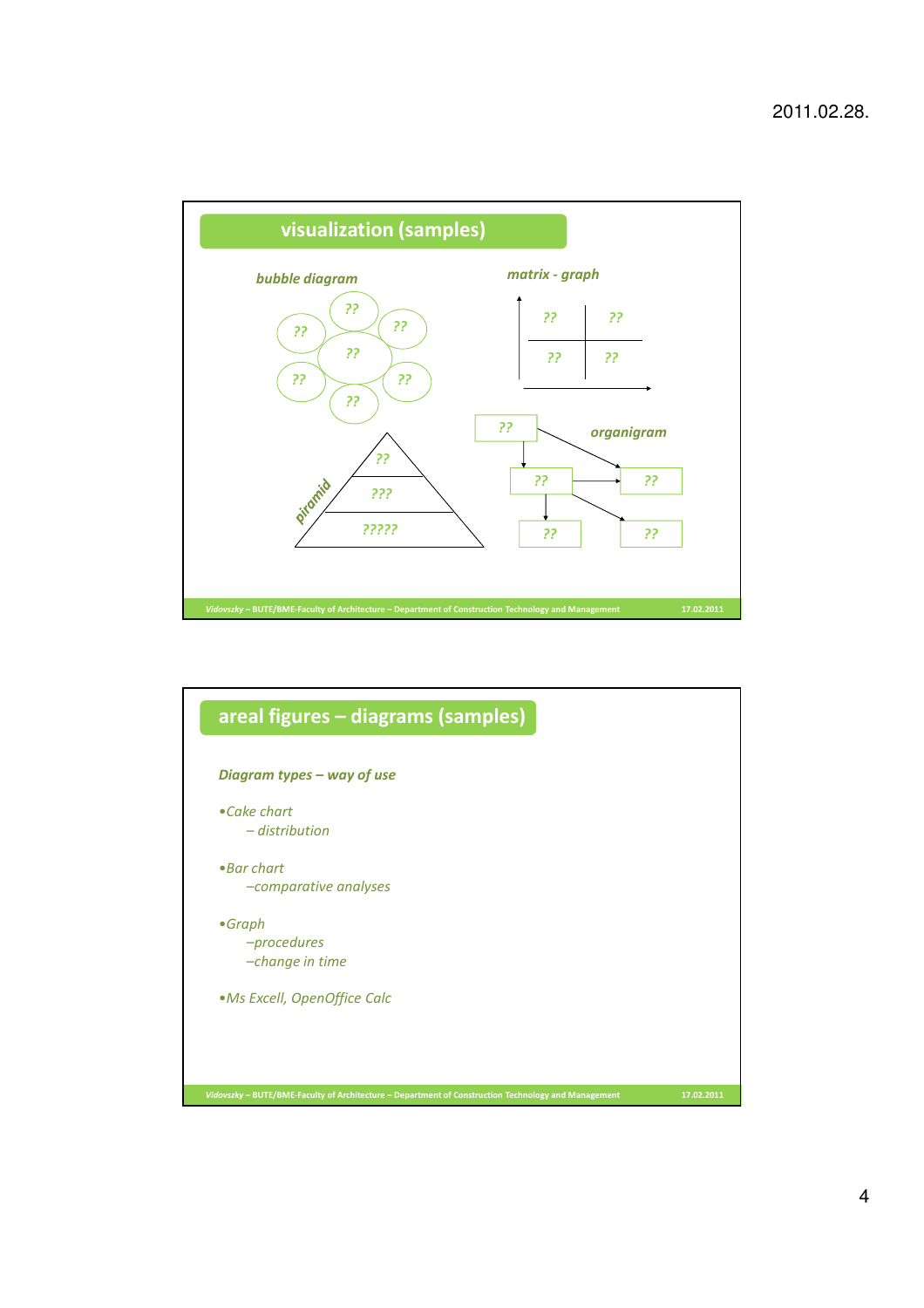

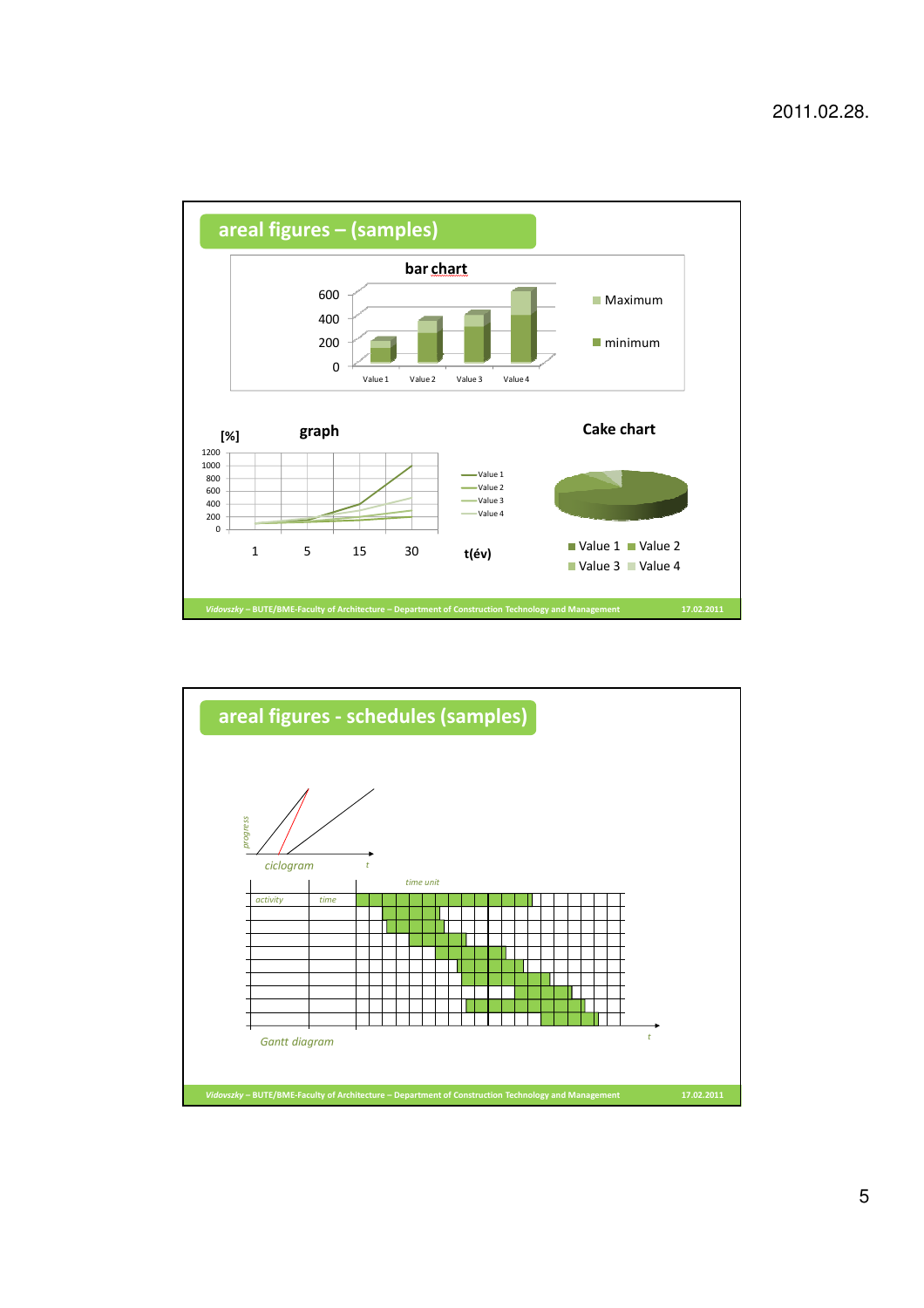

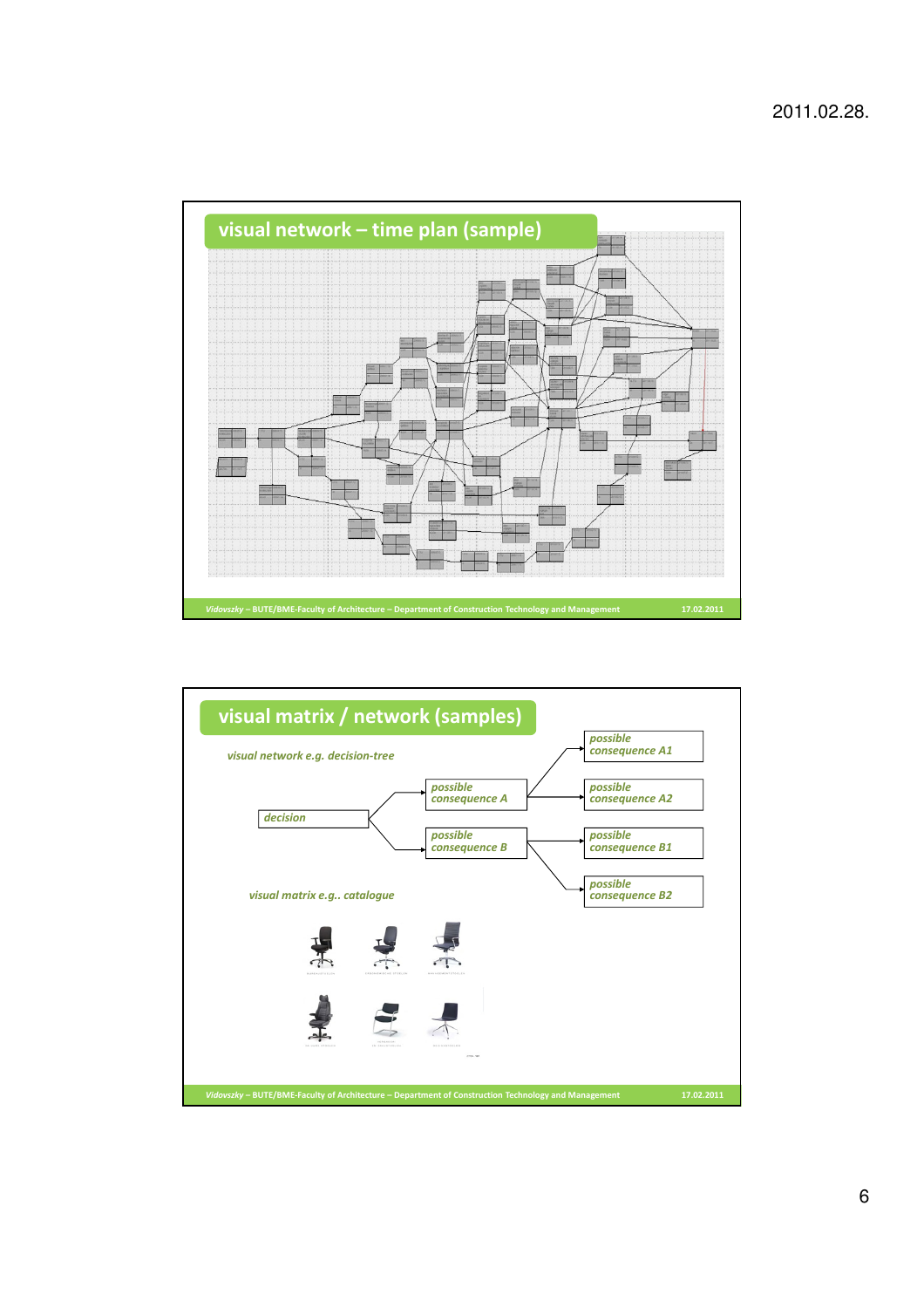

| mindmap                                                                                             |            |  |  |  |  |
|-----------------------------------------------------------------------------------------------------|------------|--|--|--|--|
| What is mindmap? How it has been developed ? What aim it is for?                                    |            |  |  |  |  |
| • history                                                                                           |            |  |  |  |  |
| • use of mind map (procedures in human brain)                                                       |            |  |  |  |  |
| $•$ spread                                                                                          |            |  |  |  |  |
| •rules of mindmapping, types (formal, informal)                                                     |            |  |  |  |  |
| • freeware programs                                                                                 |            |  |  |  |  |
|                                                                                                     |            |  |  |  |  |
|                                                                                                     |            |  |  |  |  |
|                                                                                                     |            |  |  |  |  |
|                                                                                                     |            |  |  |  |  |
| Vidovszky - BUTE/BME-Faculty of Architecture - Department of Construction Technology and Management | 17.02.2011 |  |  |  |  |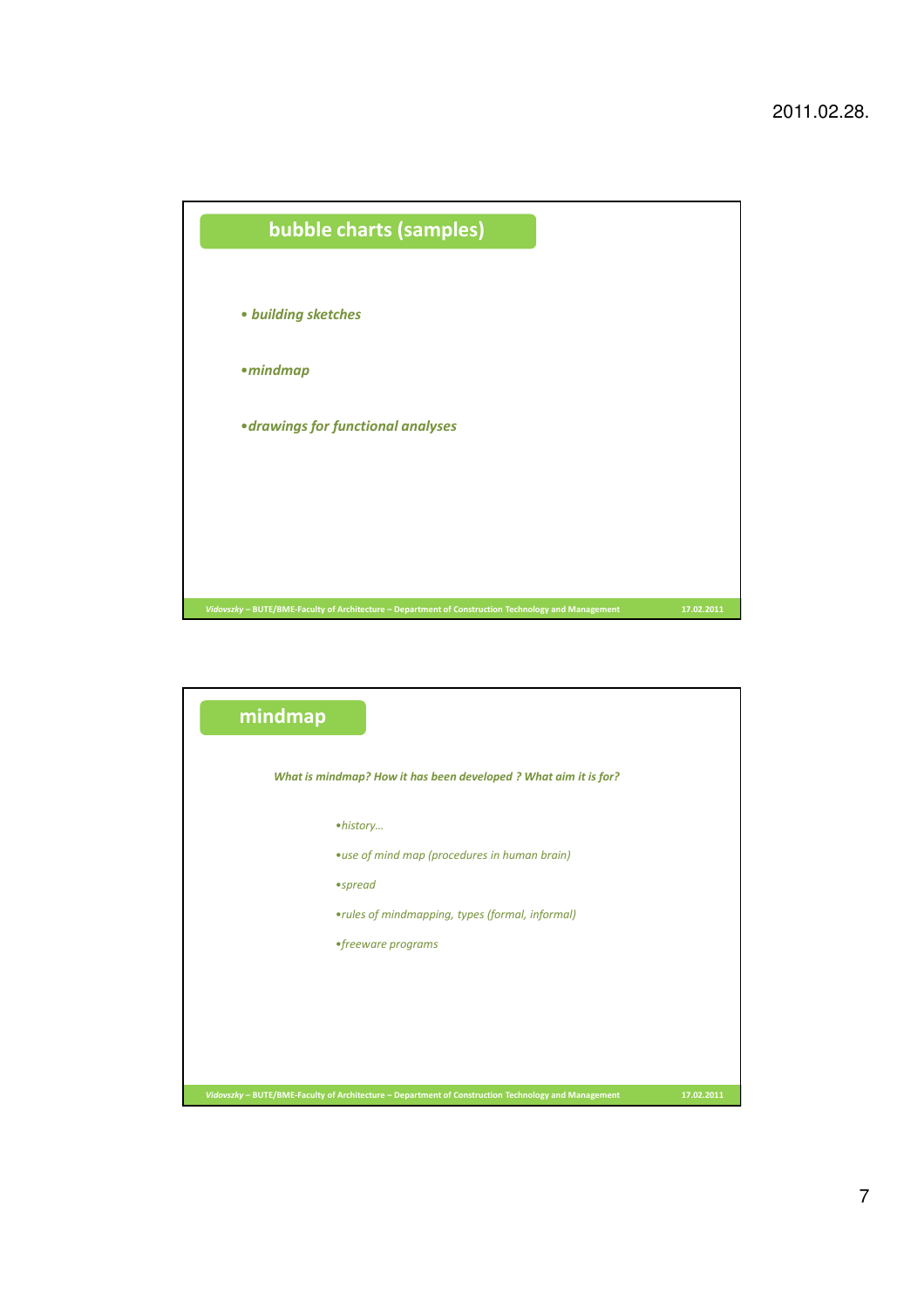